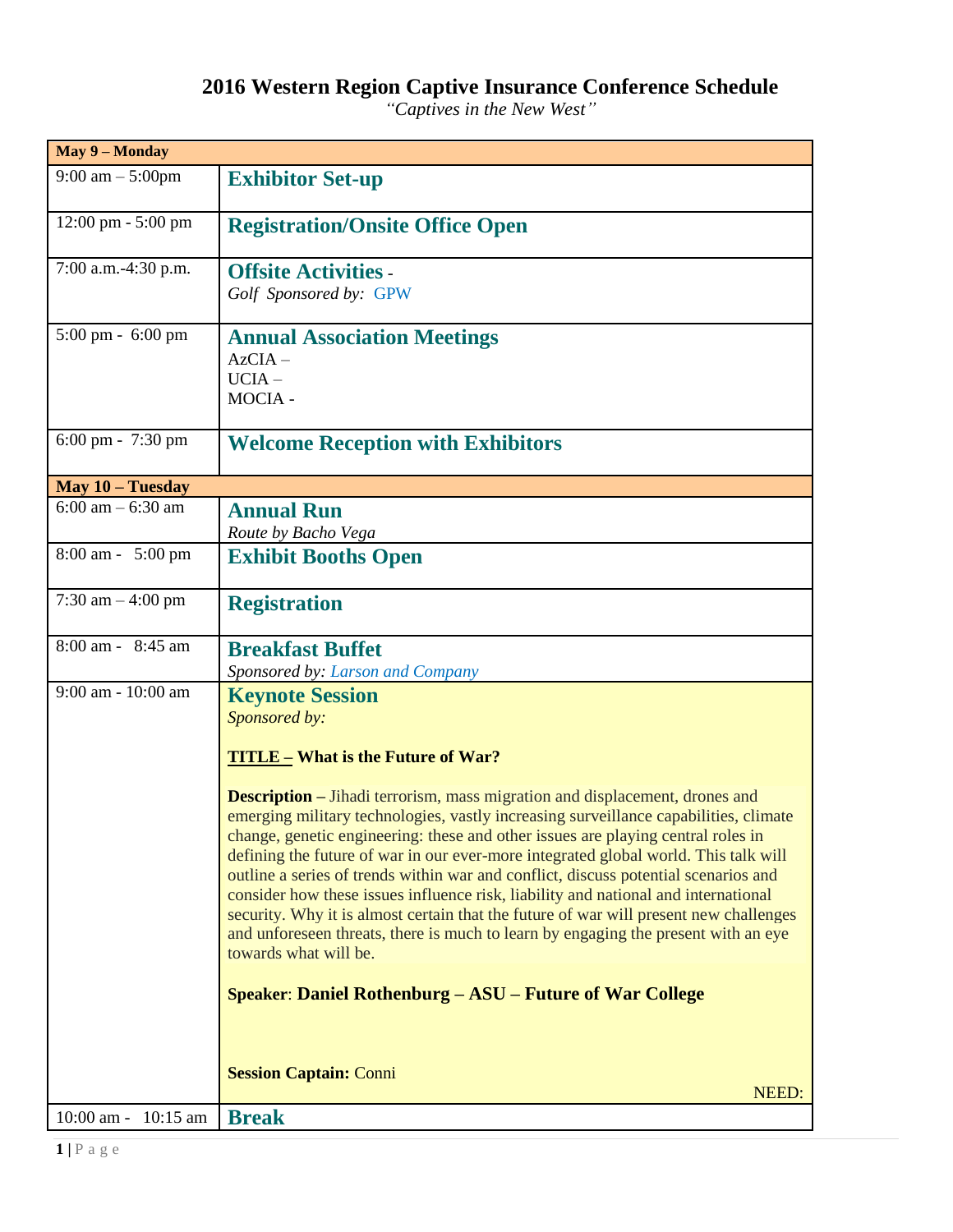|                                  | Sponsored By: Active Captive, Madison Scottsdale and Strategic Risk Solutions                                                                                                                                                                                                                                                                                                                                                                                                                                                                                                                                                                                                                                                                                                                                                                                                                                                                                       |                                                                                                                                                                                                                                                                                                                                                                                                                                                                                                                                                                                     |
|----------------------------------|---------------------------------------------------------------------------------------------------------------------------------------------------------------------------------------------------------------------------------------------------------------------------------------------------------------------------------------------------------------------------------------------------------------------------------------------------------------------------------------------------------------------------------------------------------------------------------------------------------------------------------------------------------------------------------------------------------------------------------------------------------------------------------------------------------------------------------------------------------------------------------------------------------------------------------------------------------------------|-------------------------------------------------------------------------------------------------------------------------------------------------------------------------------------------------------------------------------------------------------------------------------------------------------------------------------------------------------------------------------------------------------------------------------------------------------------------------------------------------------------------------------------------------------------------------------------|
| 10:15 am - 11:30 am              | <b>Track A</b><br><b>TITLE</b><br><b>Insurable Risk Vs. Business Risk</b><br><b>Description - A survey of recent</b><br>developments in the area of insurance<br>risk versus non-insurable risks. We will<br>discuss the recent case rulings including<br>the Tax Court's Opinion in R.V.I.<br>Guaranty v. Commissioner, as well as<br>some of the historical rulings that are<br>shaping current developments. We will<br>also discuss current IRS positions taken<br>in audits and issues raised by IRS<br>auditors regarding insurance risk,<br>including interview questions,<br>information document requests and<br>summonses issued during insurance<br>controversies.<br><b>Introduction by:</b><br><b>Moderator:</b><br><b>Panelists:</b><br>Benjamin Peeler (have bio and h/s)<br>Kacie Dillon (have bio and h/s)<br><b>Session Captain: Ken Avery</b><br>Need:                                                                                           | <b>Track B</b><br><b>TITLE</b><br><b>Corralling Employee Benefit Cost</b><br><b>Description:</b> A look at captive structures<br>that help corral costs and review other<br>structures that are currently on the open<br>range. We inspect the MSL, ACA and<br><b>ERISA captive brands in addition to</b><br>foreign captive corrals.<br><b>Introduction by:</b><br><b>Moderator: Rae Brown</b><br>Panelists: James Hoitt (bio/hs received),<br>Arthur Koritzinsky (bio/hs received),<br>Jeremy Huish (bio/hs received)<br><b>Session Captain: Aaron Smith</b><br><b>Need: None</b> |
| $11:30$ am - $1:00$ pm           | <b>Lunch Buffet</b><br>Sponsored by: Imperial PFS<br><b>TITLE: A Competitor's Perspective</b><br><b>Bacho Vega</b> is the regulatory manager at Artex Risk Solutions, Inc. Bacho is<br>originally from Puerto Rico. He has found a passion for endurance events and has<br>successfully competed in multiple marathons and triathlons. He is a four time<br>Ironman finisher and a CrossFit Endurance certified coach. Bacho has completed a<br>number of ultramarathons including Javelina 100, Western States, PR 150+ and<br>Mogollon Monster 100. Bacho is a graduate of the prestigious Sealfit Kokoro<br>camp (the world's premier training camp for forging mental toughness and the<br>warrior spirit based off of the famous Navy SEAL Hell Week concept). In his time<br>away from the work Bacho loves spending time with his wife and kids.<br><b>Speaker:</b> Bacho Vega (Have bio and H/s)<br><b>Session Captain: Richard Amoroso</b><br><b>NEED:</b> |                                                                                                                                                                                                                                                                                                                                                                                                                                                                                                                                                                                     |
| $1:00 \text{ pm} -$<br>$2:15$ pm | <b>Track A</b>                                                                                                                                                                                                                                                                                                                                                                                                                                                                                                                                                                                                                                                                                                                                                                                                                                                                                                                                                      | <b>Track B</b>                                                                                                                                                                                                                                                                                                                                                                                                                                                                                                                                                                      |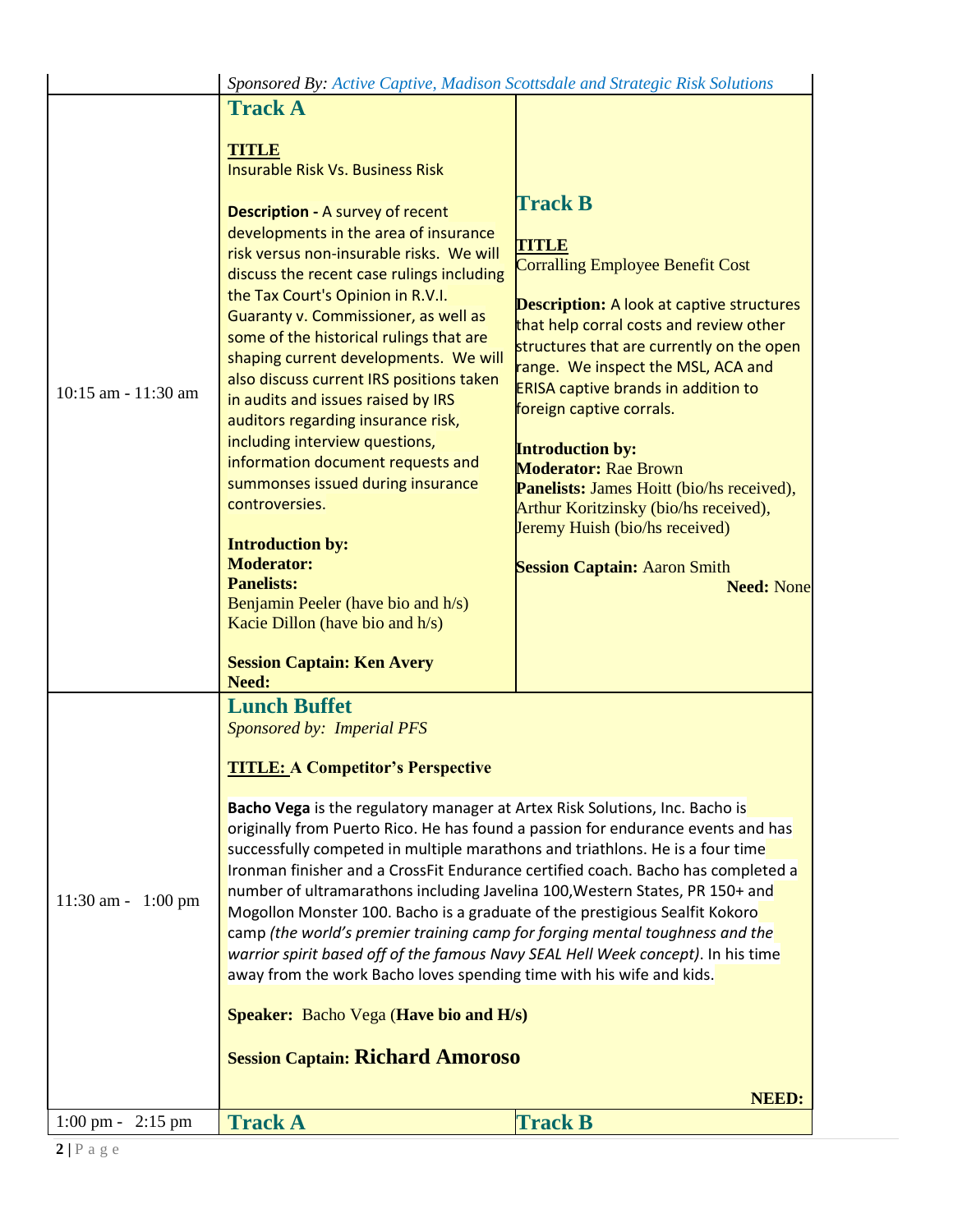|                                     | <b>TITLE</b><br><b>How to Terminate or Close a</b><br>Captive                                                                                                                                                                                                                                                                                                                                                                                                                                                                                                                                                                                                                                 | <b>TITLE</b><br>Captive Updates in the Law, Dodd Frank<br>and $831b$                                                                                                                                                                                                                                                                                                                                                                                                                                                                                                                                                                              |
|-------------------------------------|-----------------------------------------------------------------------------------------------------------------------------------------------------------------------------------------------------------------------------------------------------------------------------------------------------------------------------------------------------------------------------------------------------------------------------------------------------------------------------------------------------------------------------------------------------------------------------------------------------------------------------------------------------------------------------------------------|---------------------------------------------------------------------------------------------------------------------------------------------------------------------------------------------------------------------------------------------------------------------------------------------------------------------------------------------------------------------------------------------------------------------------------------------------------------------------------------------------------------------------------------------------------------------------------------------------------------------------------------------------|
|                                     | <b>Description:</b> While captive business<br>plans usually call for the company to be<br>around for many years, at some point in<br>time it likely will need to be wound<br>down for one reason or another. There<br>is much more to doing that than just<br>ceasing underwriting, involving many<br>decision points from views of<br>operations, regulatory, tax/accounting,<br>actuarial, legal, risk management, etc.<br>Two professionals from the captive<br>management and accounting / audit<br>disciplines present their experience in<br>captive termination activities.<br><b>Introduction by:</b><br><b>Moderator:</b><br><b>Panelists:</b><br>John Riley (have bio and headshot) | <b>Description</b><br>This session will be full of informative<br>legal analysis and legislative changes<br>effecting captives with discussions<br>about latest ongoing developments.<br>The first half of the session will be<br>dealing specifically with the Dodd<br>Frank changes including an in depth<br>analysis on the NRRA and home state<br>filings. The second half of this session<br>will include a review of the recent 831b<br>changes at the federal level and<br>insights pertaining to ongoing<br>conversations with Federal legislators<br>on particular aspects of the law that<br>remain unclear.<br><b>Introduction by:</b> |
|                                     | <b>Bill Buechler (NEED bio and headshot)</b>                                                                                                                                                                                                                                                                                                                                                                                                                                                                                                                                                                                                                                                  | <b>Moderator:</b><br><b>Panelists:</b><br>Jeremy Huish (bio/hs received)                                                                                                                                                                                                                                                                                                                                                                                                                                                                                                                                                                          |
|                                     | <b>Session Captain: Jon Soules</b>                                                                                                                                                                                                                                                                                                                                                                                                                                                                                                                                                                                                                                                            | <b>Stewart Feldman (bio/hs received)</b>                                                                                                                                                                                                                                                                                                                                                                                                                                                                                                                                                                                                          |
|                                     |                                                                                                                                                                                                                                                                                                                                                                                                                                                                                                                                                                                                                                                                                               | <b>Session Captain: BRENT HILL</b><br><b>NEED:</b>                                                                                                                                                                                                                                                                                                                                                                                                                                                                                                                                                                                                |
| $2:15$ pm - $2:30$ pm               | <b>Break</b>                                                                                                                                                                                                                                                                                                                                                                                                                                                                                                                                                                                                                                                                                  |                                                                                                                                                                                                                                                                                                                                                                                                                                                                                                                                                                                                                                                   |
|                                     | Sponsored by: Active Captive, Madison Scottsdale and Strategic Risk Solutions<br><b>Track A</b>                                                                                                                                                                                                                                                                                                                                                                                                                                                                                                                                                                                               | <b>Track B</b>                                                                                                                                                                                                                                                                                                                                                                                                                                                                                                                                                                                                                                    |
| $2:30 \text{ pm} - 3:15 \text{ pm}$ | <b>TITLE</b><br><b>Review of Captive Domiciles From</b><br><b>Formation to Liquidation</b><br><b>Description:</b> A captive's domicile will<br>influence its operations as much as the<br>type of program the captive operates. A<br>panel of captive managers reviews and<br>highlights the differences and similarities<br>between different captive domiciles from<br>formation to liquidation and will share<br>some of their experiences in the process.<br><b>Introduction by:</b><br><b>Panelists:</b> TJ Scherer (have bio/hs)<br>Larry Prudhomme (have bio/hs)                                                                                                                       | <b>TITLE</b><br><b>Workers Compensation Captives</b><br><b>Description</b> The ground rules for an<br>effective workers compensation captive<br>including start up considerations,<br>operating it efficiently and managing<br>claims. Our expert panel will be<br>discussing their tricks of the trade from<br>actuarial, management and hiring the<br>right TPA for your captive.<br><b>Introduction by:</b><br><b>Panelists:</b><br>Rae Brown (have last year's)                                                                                                                                                                               |
|                                     | <b>Session Captain: Bacho Vega</b>                                                                                                                                                                                                                                                                                                                                                                                                                                                                                                                                                                                                                                                            | Kyle Mrotek (have bio/hs)                                                                                                                                                                                                                                                                                                                                                                                                                                                                                                                                                                                                                         |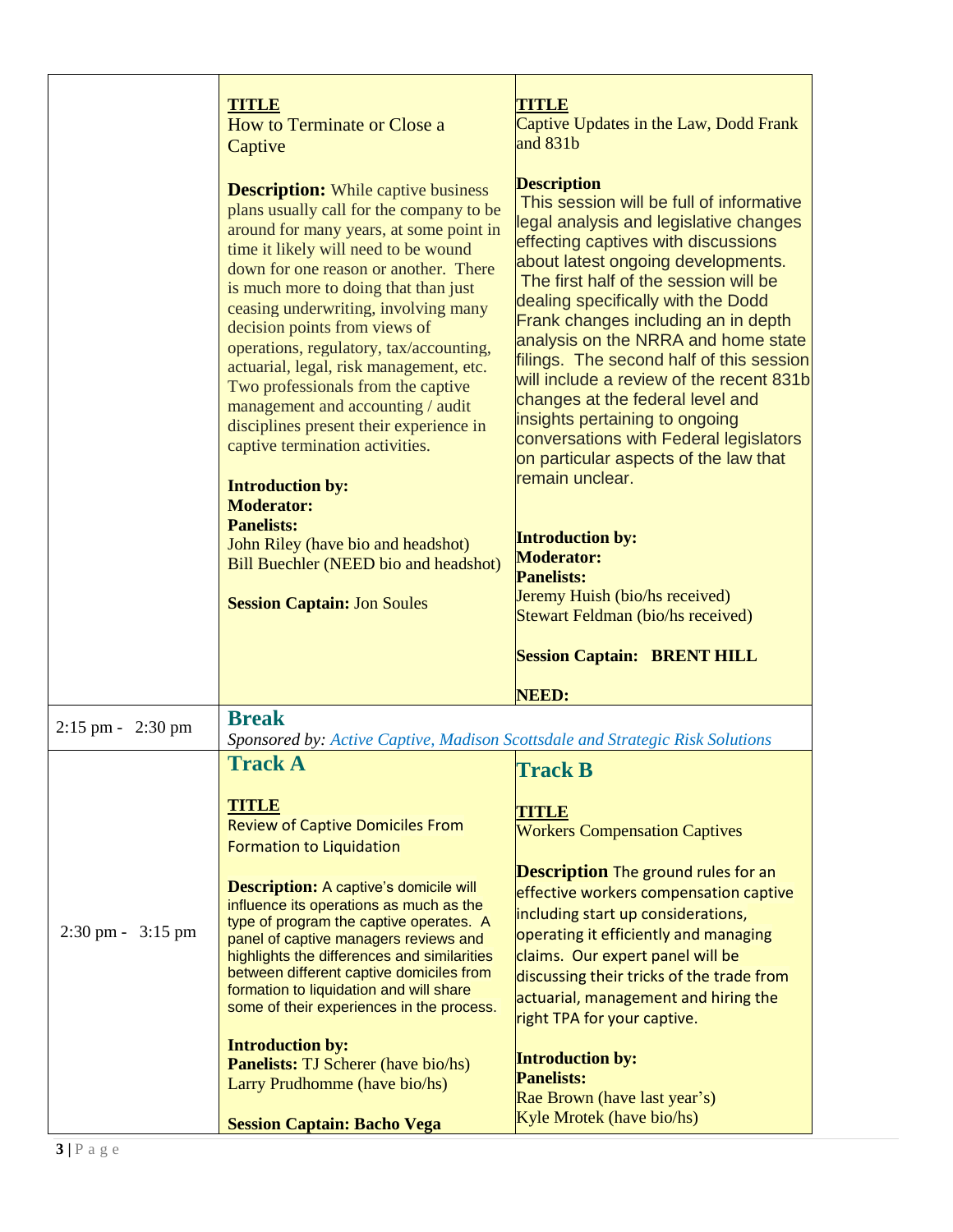|                                     | <b>NEED:</b> Jerry Laval, Pacific Claims Management                                                                                                                                                                                                                                                                                                                                                                                                                                                                   |  |  |
|-------------------------------------|-----------------------------------------------------------------------------------------------------------------------------------------------------------------------------------------------------------------------------------------------------------------------------------------------------------------------------------------------------------------------------------------------------------------------------------------------------------------------------------------------------------------------|--|--|
|                                     | (Have bio and H/S)                                                                                                                                                                                                                                                                                                                                                                                                                                                                                                    |  |  |
|                                     |                                                                                                                                                                                                                                                                                                                                                                                                                                                                                                                       |  |  |
|                                     | <b>Session Captain: BRENT HILL</b>                                                                                                                                                                                                                                                                                                                                                                                                                                                                                    |  |  |
|                                     | <b>NEED:</b>                                                                                                                                                                                                                                                                                                                                                                                                                                                                                                          |  |  |
| $3:15$ pm - $3:30$ pm               | <b>Break</b>                                                                                                                                                                                                                                                                                                                                                                                                                                                                                                          |  |  |
|                                     | Sponsored by: Active Captive, Madison Scottsdale and Strategic Risk Solutions<br><b>General Session</b>                                                                                                                                                                                                                                                                                                                                                                                                               |  |  |
| $3:30 \text{ pm} - 5:00 \text{ pm}$ | <b>TITLE:</b><br>A Town Hall Meeting with the IRS                                                                                                                                                                                                                                                                                                                                                                                                                                                                     |  |  |
|                                     | <b>Description:</b> The I.R.S. continues to attack certain 831(b) captive insurance<br>programs. This panel begins by discussing I.R.S. audits of captive insurance<br>managers, captive insurers and insureds. The panel reviews the theories used by<br>the I.R.S. in the Notices of Deficiency, including the imposition of penalties. The<br>panel continues this presentation with an overview of the I.R.S. Office of Appeals<br>settlement positions and concludes with a review of U.S. Tax Court litigation. |  |  |
|                                     | <b>Introduction by:</b><br>Moderator: Derek W. Kaczmarek (HAVE BIO & HS)<br><b>Panelists:</b> David R. Jojola (HAVE BIO & HS),<br>Charles Lavelle (received bio/hs)<br>Kacie Dillon (received bio/hs)<br>The IRS is not readily permitting their attorneys to publicly speak. We're seeking<br>approval.                                                                                                                                                                                                              |  |  |
|                                     | <b>Session Captain: Richard Amoroso</b>                                                                                                                                                                                                                                                                                                                                                                                                                                                                               |  |  |
| 5:30 pm - 8:30 pm                   | <b>Off-Site</b><br><b>Top Golf</b>                                                                                                                                                                                                                                                                                                                                                                                                                                                                                    |  |  |
| $6:00 \text{ pm} - 8:00 \text{ pm}$ | <b>Cocktail Reception</b>                                                                                                                                                                                                                                                                                                                                                                                                                                                                                             |  |  |
| <b>May 11-Wednesday</b>             |                                                                                                                                                                                                                                                                                                                                                                                                                                                                                                                       |  |  |
| $8:00 \text{ am} - 12:00 \text{pm}$ | <b>Exhibitor Booths Open</b>                                                                                                                                                                                                                                                                                                                                                                                                                                                                                          |  |  |
| 8:00 am - 8:45 am                   | <b>Breakfast Buffet</b>                                                                                                                                                                                                                                                                                                                                                                                                                                                                                               |  |  |
| 8:45 am - 10:15 am                  | <b>General Session</b>                                                                                                                                                                                                                                                                                                                                                                                                                                                                                                |  |  |
|                                     | <b>TITLE</b><br>The Biggest Threats Facing our Industry<br><b>Description:</b> What are the biggest threats facing the captive industry? IRS? Federal<br>and State regulations? Lack of training and education within the industry? This<br>program will discuss some of the bigger threats facing the captive insurance<br>industry. Along with viewpoints of the panelists, participants are highly encouraged<br>to share their thoughts on the biggest threats facing the industry.                               |  |  |
|                                     |                                                                                                                                                                                                                                                                                                                                                                                                                                                                                                                       |  |  |